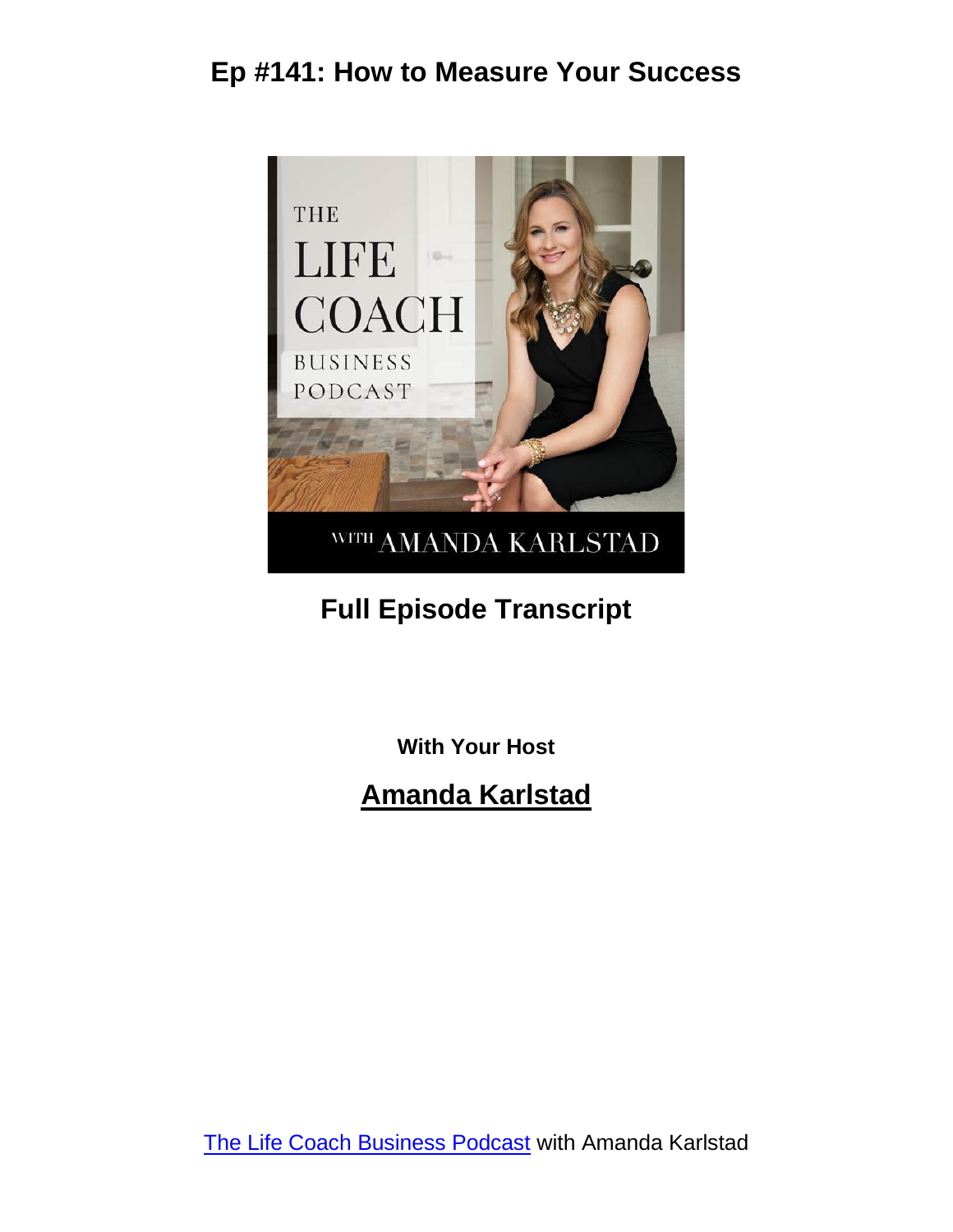You are listening to *The Life Coach Business Podcast* with Amanda Karlstad episode number 141.

Welcome to *The Life Coach Business Podcast*, a show for coaches who are ready to up-level their business and take their impact, leadership, and results to a whole new level. If you're ready to start taking powerful action and become the leader your business needs in order to grow and thrive, this show is for you. I'm your host, Amanda Karlstad, certified life and business coach, and entrepreneurial leadership expert. Now, let's get down to business.

Hello and welcome everyone. Welcome to today's show. I'm so excited to have you here. I hope you're having a fantastic summer. We are having an amazing summer so far. I can't believe we're almost halfway through the year. It has been a really great summer so far, and a great year, really. I'm looking forward to the next six months and moving into the third quarter strong.

Before we dive into today's episode, I have to tell you all. I am sitting here just blown away by the results that my clients are getting. One of the reasons that I share these examples with you, for all of you listening who are in the process of building and growing your business, is to really show you what is possible and to really share with you examples, real examples, of what my clients are doing so that you also see the possibility for yourself.

So just this week we had some really, really amazing wins. We had a client in my High Level Mastermind who just came off of her first \$75,000 cash received month. I don't know if you've ever done the math, but to hit a million dollars a year, it's \$84,000 a month. So we are just right there. That was really her goal from the start of this year was to grow to a million this year. So we are right there. She is just about at that run rate, which is so, so exciting. We're only about five months in, and she's already just within reaching distance. So that is super, super exciting.

We also have other high level clients who are launching brand new programs who literally within a matter of just a few short months have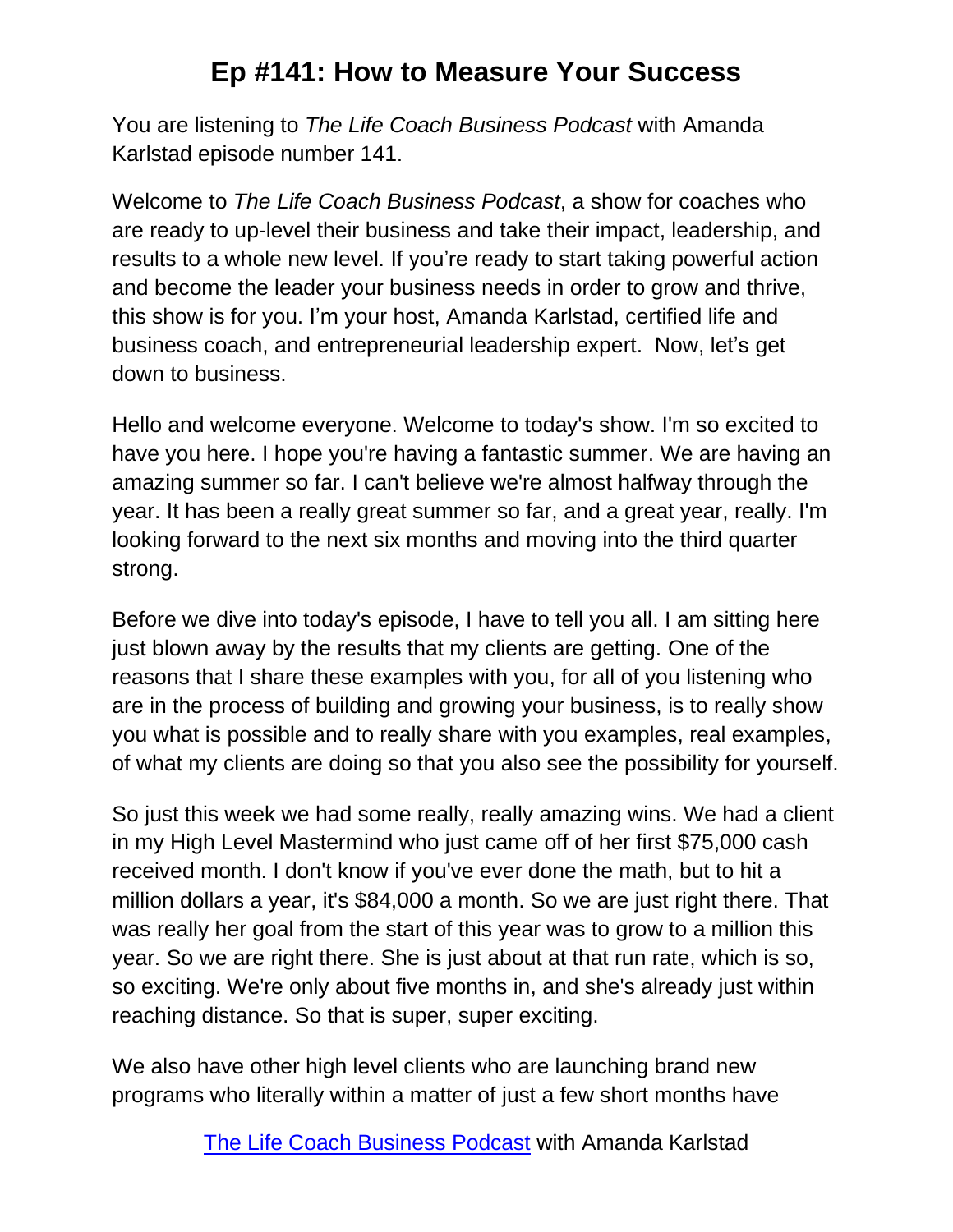grown their programs to over \$150,000 in revenue. Clients who are launching a new group offers at the highest price points that they've ever offered. So we have just so many clients who are gaining so much traction in their businesses. It's just such an exciting time to be a coach and to do this work and to be able to build a business that allows you to make such an impact with your clients, such a deep impact and also such a deep impact on the world.

At the same time, it's such an opportunity to create a business that allows you to have the lifestyle and a business that can really afford you a ton of freedom, a ton of money, and all of the things that come with that. So for all of you listening, I share these examples with you because I know, for me, when I was starting in my journey as I was growing my business, I know how important it was for me to hear examples and to see examples of this happening. I just feel it's really important that I share these examples with you to really demonstrate and show you all what is possible for you as well.

So I'm so excited for these clients. But I'm also so excited for all of you who are on this journey of building your business, and the possibilities that are really available to you. I will tell you if you've been listening to my podcast, if you resonate with my teachings, with my approach, and if you're serious about growing and scaling a highly successful coaching business, I want to really encourage you to apply to my High Level Mastermind.

If you are at the point where you're ready to scale your business, and if you're at that point, you've likely already hit or you're trending towards that six figure mark in your business. Or if you're looking to break through and really hit that first six figures and you've been working with clients probably on a one-on-one basis. You've had some success in your business, but you know at the same time that you're ready for the next level, I also want to invite you to step into that and to step into your next level and join us. We have some amazing things happening, and I would love to help you do that.

So go to the show notes or go to my website amandakarlstadtcoaching.com. There is a short application. Once you fill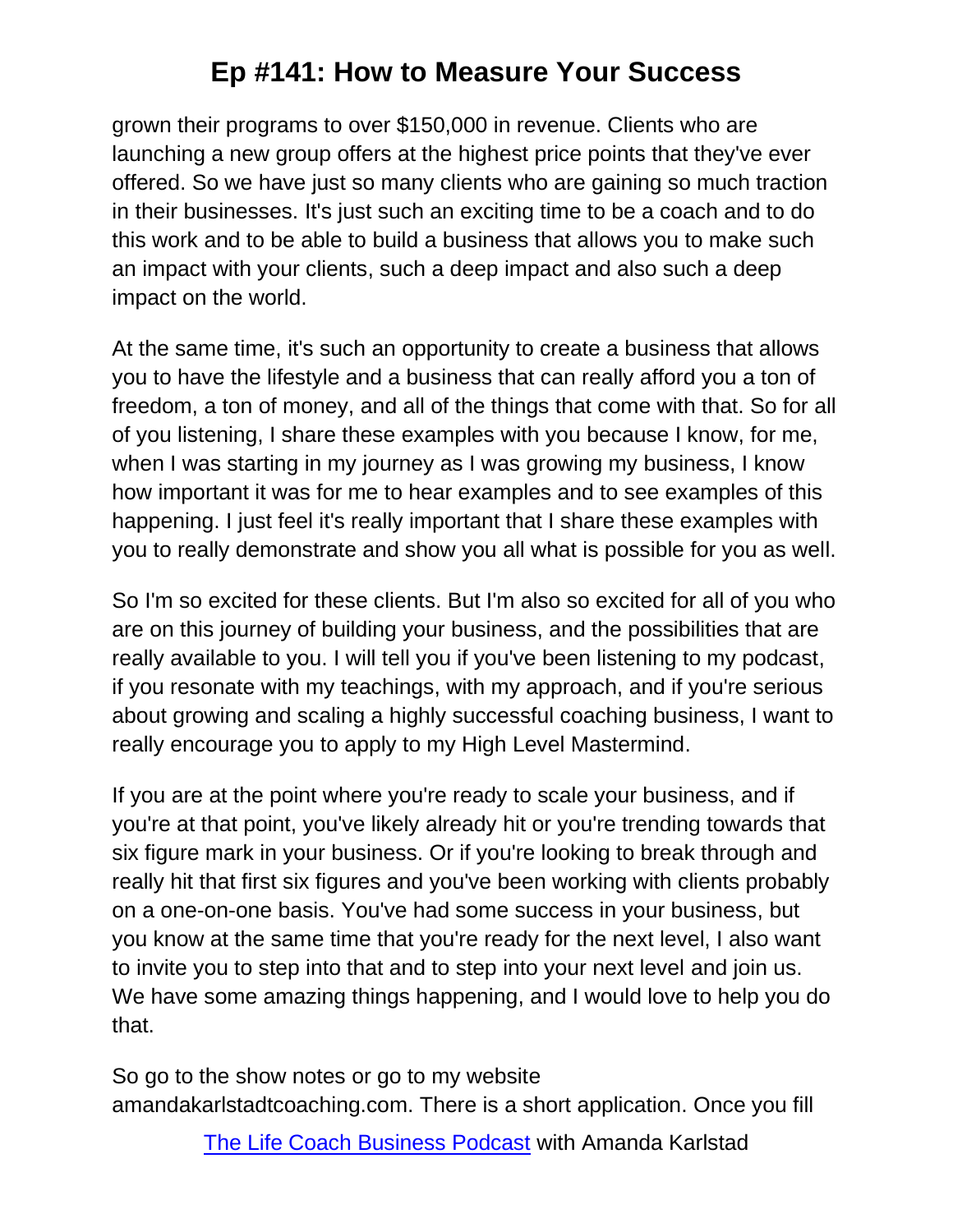that out, you'll have the opportunity to book a call with us. We'll see where you're at and where you'd like to go, and we'll see how we can help you do that.

All right, let's go ahead and dive in. So today, I want to talk to you all about something that I haven't talked about before. That is using your goals against yourself. This is something that I have been noticing quite a bit recently. It's something I've been observing with a lot of coaches. I think it's something that when you're setting out to do big things in the world, when you are setting impossible goals, and when you are setting out and looking to do extraordinary things. It's something that I think a lot of coaches, without even realizing it, where they start to use their goals against themselves.

So I want to talk to you about what I mean by that in just a minute. But before we get to that, what tends to happen especially if you have big goals for your business, especially if you are setting big, extraordinary goals, and you're putting yourself out into the world. What so often can happen is that in this pursuit, as you move forward and as you take action towards the goal, it's likely that the action that you're taking and the things that you're doing, the truth is that they usually don't work the way you want them to work right out of the gate.

So, for instance, you might have an idea of how you wish something would work. Or you might plan a launch and move forward with that launch and do all the things that are required for that launch, and maybe because you've never done a launch before it's likely that there will be things that won't go as planned. So no matter where you are in the journey for most coaches who are growing and scaling their businesses, the truth is that you will experience what I'm talking about here today, especially when things aren't going as planned in the business.

I know that so many of you can relate to this as you're listening. So let's talk about this. When you set an impossible goal for yourself, a goal that excites you, that motivates you, that seems impossible for you, what happens is that when you go out and when you pursue that goal. When you decide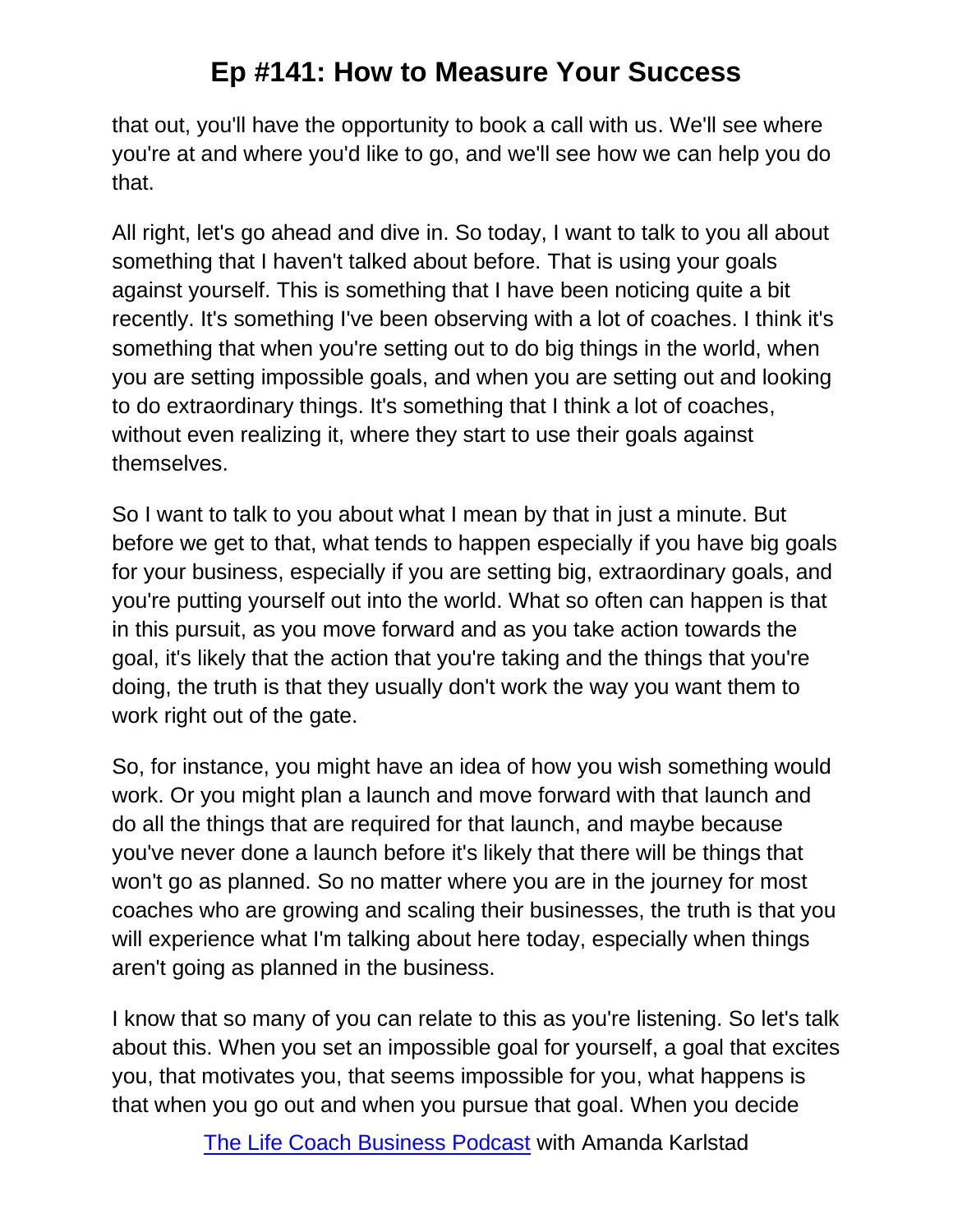let's say that you're going to make multiple six figures in your business or you're going to make a million dollars in your business or you're going to make \$10 million in your business, whatever that number is.

When you start to do the work that's necessary to build your business to that level, you will inevitably face so many challenges. You will face so many different failures. You'll experience so many things that won't go as planned and experiencing results of not being what you expected them to be.

It's when you get to this point in time when you've set that goal and you feel like you're doing all the things and you feel like you're working so hard, yet the results just aren't quite there yet. It's what you decide to do with that result. It's what you decide to do with that circumstance. You can choose to either support yourself in growing your business to the level that you want.

Or, and this is what happens so often for so many coaches who are going after those big goals and for coaches who are playing the big game as I know all of you listening are because so many of you are already achievers. When you aren't achieving that which you want to achieve, it's very easy to start to use your goal against yourself.

Here's what that looks like. When you're using your goals against yourself, you're being hard on yourself. You are beating yourself up. You are tearing yourself down. You are thinking thoughts like this will never happen or I'm not capable of making this happen or I'm not good enough or I really screwed this up. I should have known better. I don't have what it takes. It can sound like so many different variations of thoughts like this.

So if you're sitting in a place where you are thinking negative thoughts about yourself and in some way hoping that it's going to help you achieve your goals, I want to tell you the reality is that that way of thinking only makes it more impossible for yourself. So I want you to consider for yourself right now, how might you be using your goals against yourself? How might you be thinking or saying things to yourself in a way, that's actually creating more and more of what you don't want.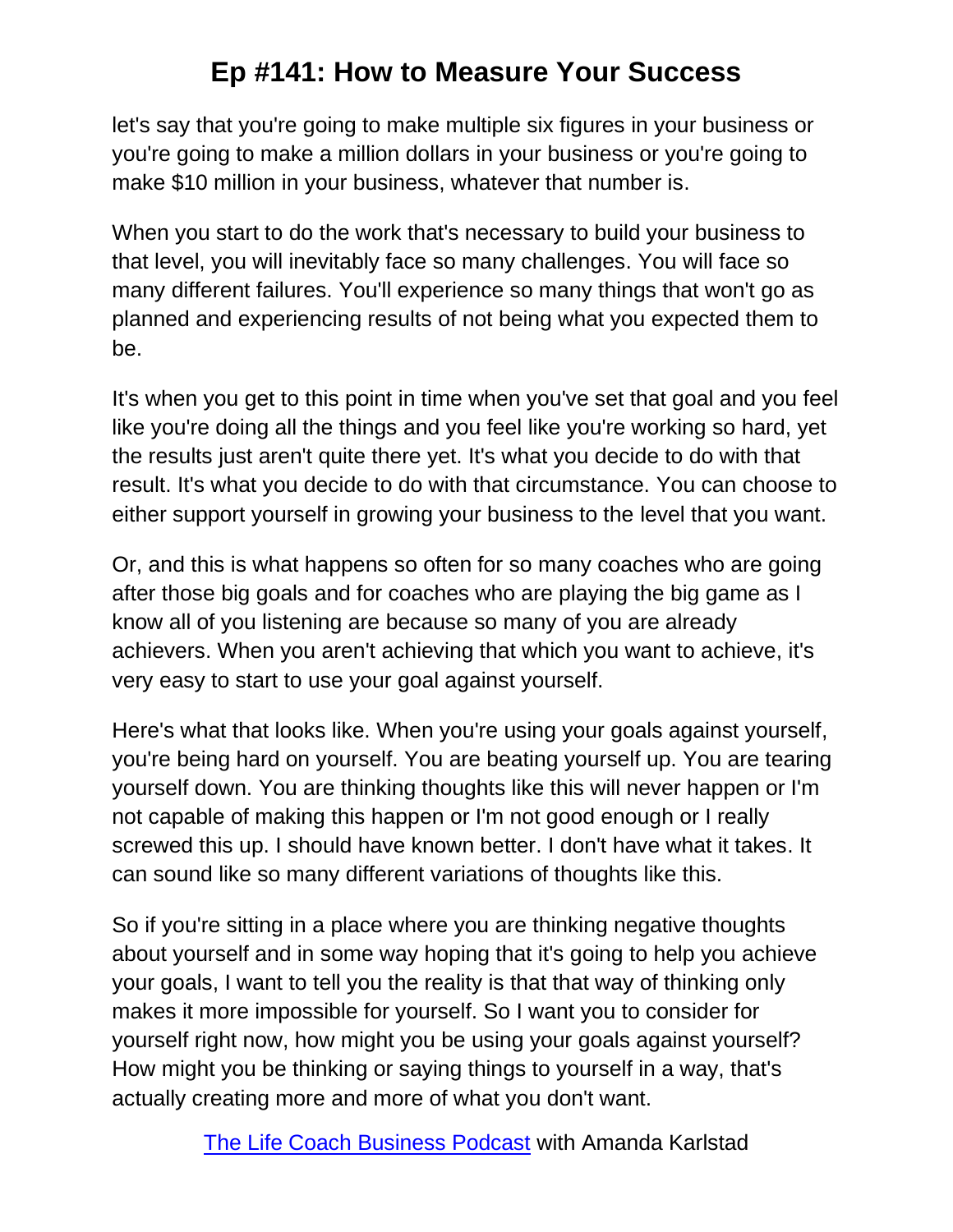If you're realizing through this conversation, that you're using your goals against yourself, I want you to instead consider this. I want you to consider instead how much committed action you've been taking towards your goals. Think about what it is that you have done. Think about the ways that you have shown up and done the things that you needed to do. Think about the results that you have created and think about what those results are telling you.

I want to encourage you all to ask yourself, What have you learned from the results that you have? What transformations have you already experienced as a result of taking committed action towards your goals? What can you learn from them? When you look at your progress, ask yourself how much progress have you already made? How much farther along are you than you weren't even six months ago or even 12 months ago?

I promise you if you really sit with these questions, for many of you, I think you might be surprised with what you find. Because here's the truth. When you are in the game and when you are going after big things in life in your business and you're setting those impossible goals and you're committing to those impossible goals and you're taking committed action on those impossible goals. Even if that end result, even when it might seem like such a huge gap between where you are and where you're going and what you want to build. The truth is, is that there is still progress. You have still made progress.

You've probably experienced huge transformations already. You've made some great progress already. But right now, you might not be seeing it because you're so focused on that big impossible goal. It's so important that you take time and celebrate your wins. That you take time and notice and celebrate the progress that you have made. That you acknowledge the transformations and the evolution that you've likely already experienced. But what you have to first be aware of is whether or not you're doing this, you have to first beyond yourself as to whether or not you're using your goals against yourself.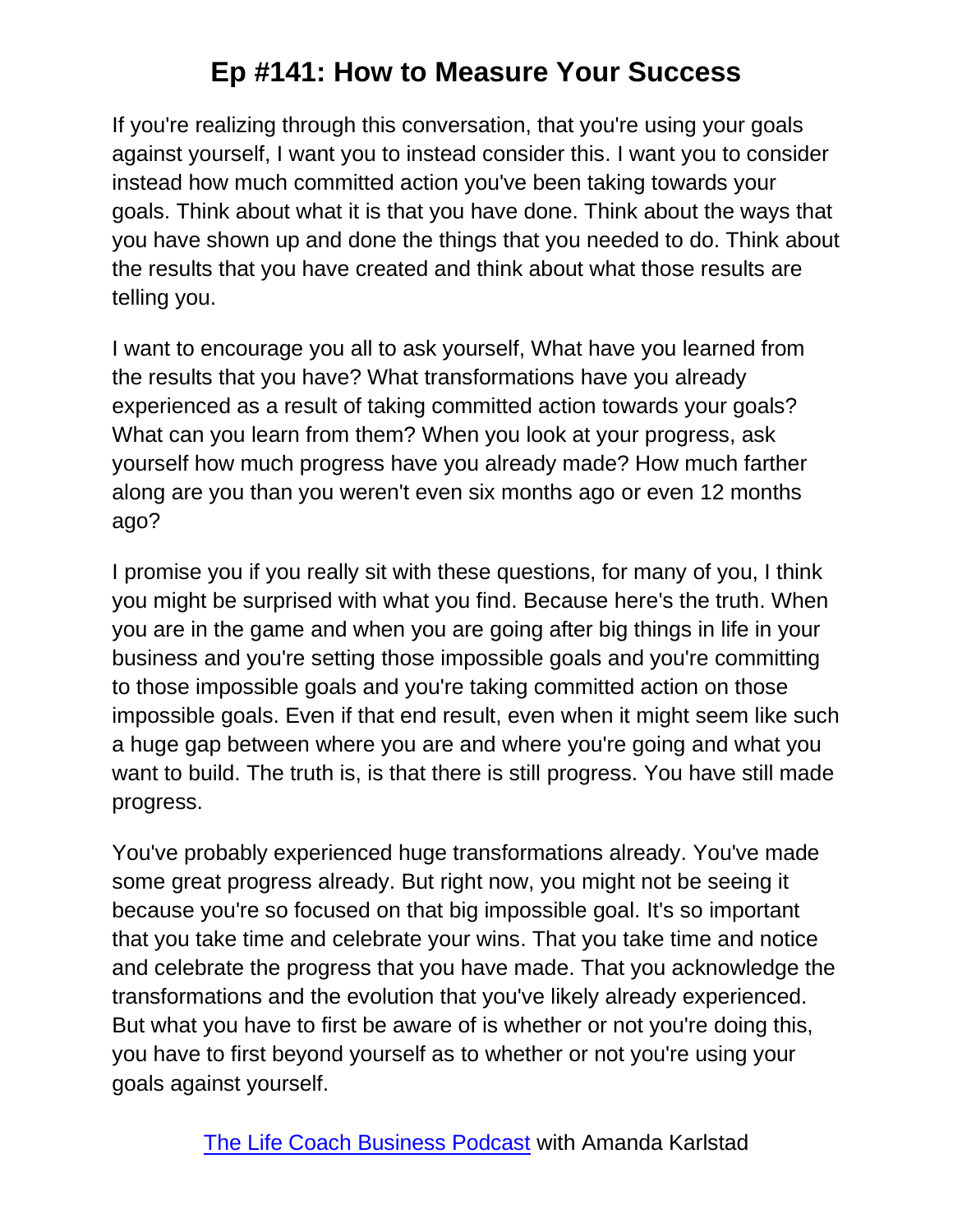One of the ways that I've learned to practice this in my own life and in my business is by really looking at and acknowledging the gains that I've made. The learning and the growth and the evolution that I've experienced even if things didn't go as planned, even if I'm falling short of my goals, even if I think certain things should be different. So by always looking for what those gains are and really looking at the learning and the lessons in those gains, it's been so, so tremendously helpful for me.

I think another great way you can shift yourself away from using your goals against yourself is by measuring how much committed action you have been taking towards your goals. I will point out that this will be useful only if you have in fact been taking committed action in your business. So for some of you, you might be in a place where you need to start taking more committed action. But for those of you that are, really take a look at the committed action that you've taken and start to measure yourself by that.

Now, the other thing I want to say is that for many of you, you will want to also use your lack of financial progress as a reason to be hard on yourself. This can be extremely challenging, especially when you're in the building phase of your business. For most coaches when you are in that phase, when you're investing your time, you're investing your energy, your resources, and you're working to really build that momentum. But yet it's not quite there.

If this is you and if this resonates for you, I want to really challenge you to not use the lack of revenue, to not use the lack of clients as a reason to be hard on yourself. Instead, I want you to acknowledge where you're at. I want to encourage you to learn what you need to learn but do it in a way where you're not beating yourself up.

Here's why this is so important. Your transformation, the real transformation that you want will only begin as you start to overcome yourself, as you start to overcome old patterns and old behaviors. When you commit to your goal, when you take committed action towards that goal, you'll start to create new neural pathways. The pathways that you once had will start to fade away.